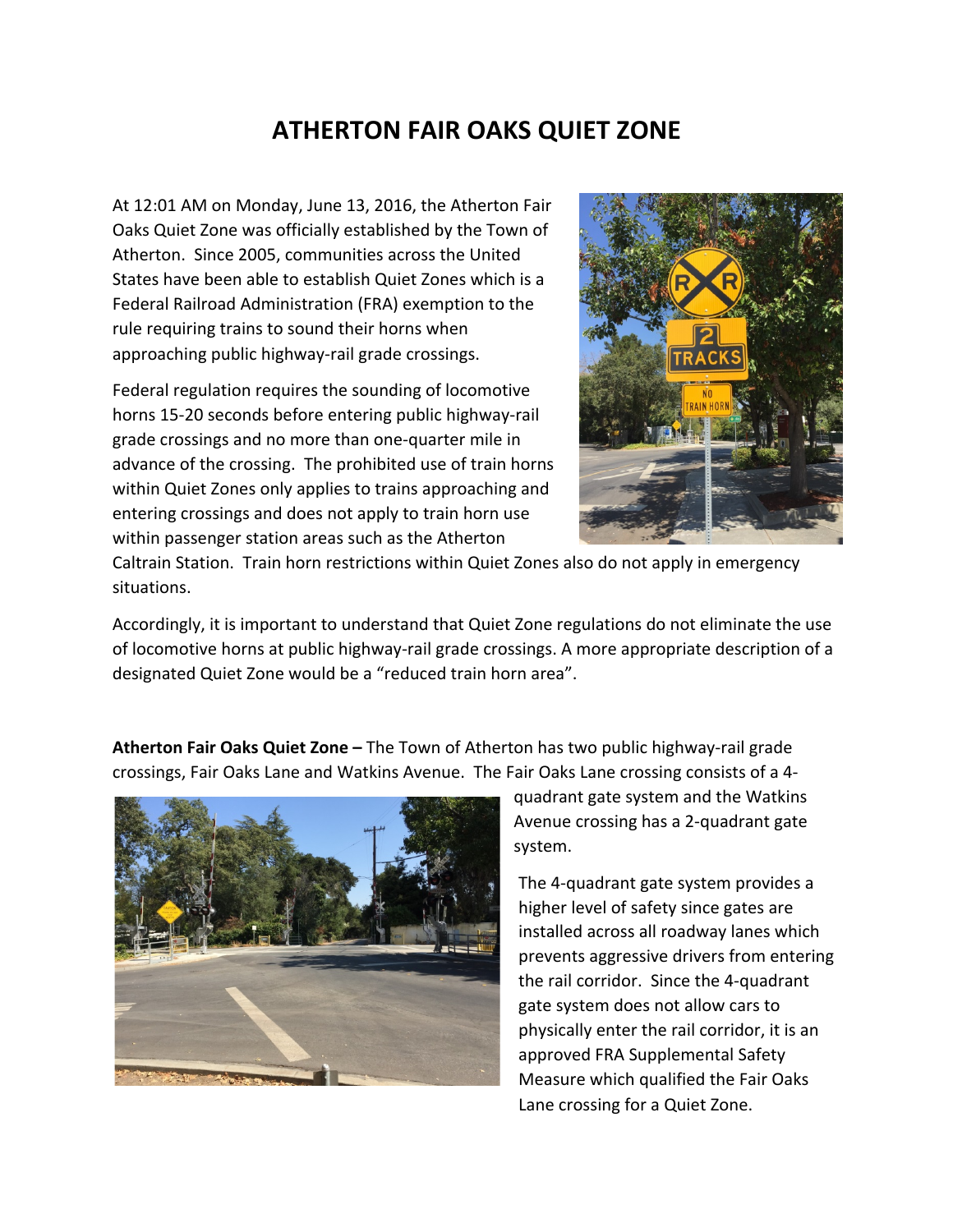Per regulations established and governed by the FRA, as the Public Authority responsible for Fair Oaks Lane, the Town of Atherton has the authority to establish the Quiet Zone after following a specific process of notifying and soliciting comments from railroad operators and State and Federal agencies responsible for railroad operations and safety, documenting responses to comments, sending the Notice of Establishment, and installing required roadway signage.

## **Frequently Asked Questions**

## What is a Quiet Zone ?

A Quiet Zone is a section of a rail line at least one half mile in length that contains a public highway-rail grade crossing where the sounding of locomotive train horns are prohibited. The prohibited use of train horns only applies to trains approaching and entering crossings and does not apply to train horn use within passenger stations. Train horns may be sounded in emergency situations or to comply with other railroad or Federal Railroad Administration (FRA) rules. Quiet Zone regulations do not eliminate the use of locomotive horns at public highwayrail grade crossings. Therefore a more appropriate description of a designated Quiet Zone would be a "reduced train horn area".

## Why Do Trains Sound Their Horns ?

In response to an increase in train/automobile collisions, in 1994 Congress enacted a law that required the FRA to issue a Federal Regulation requiring the sounding of locomotive horns at public highway-rail grade crossings. It also gave the FRA the ability to provide for exceptions by allowing communities under some circumstances to establish "quiet zones".

The Train Horn Rule became effective in June 2005. The rule set nationwide standards for the sounding of train horns at public highway-rail grade crossings. The FRA has very specific requirements as to when, where, how long, and how loud a train must sound its horn. According to FRA rules, train horns must:

- Be within 96 and 110 decibels
- Sound at least 15 seconds but no more than 20 seconds before reaching a crossing
- Sound no more than  $\frac{1}{4}$  of a mile from a crossing if the train is traveling faster than 60 mph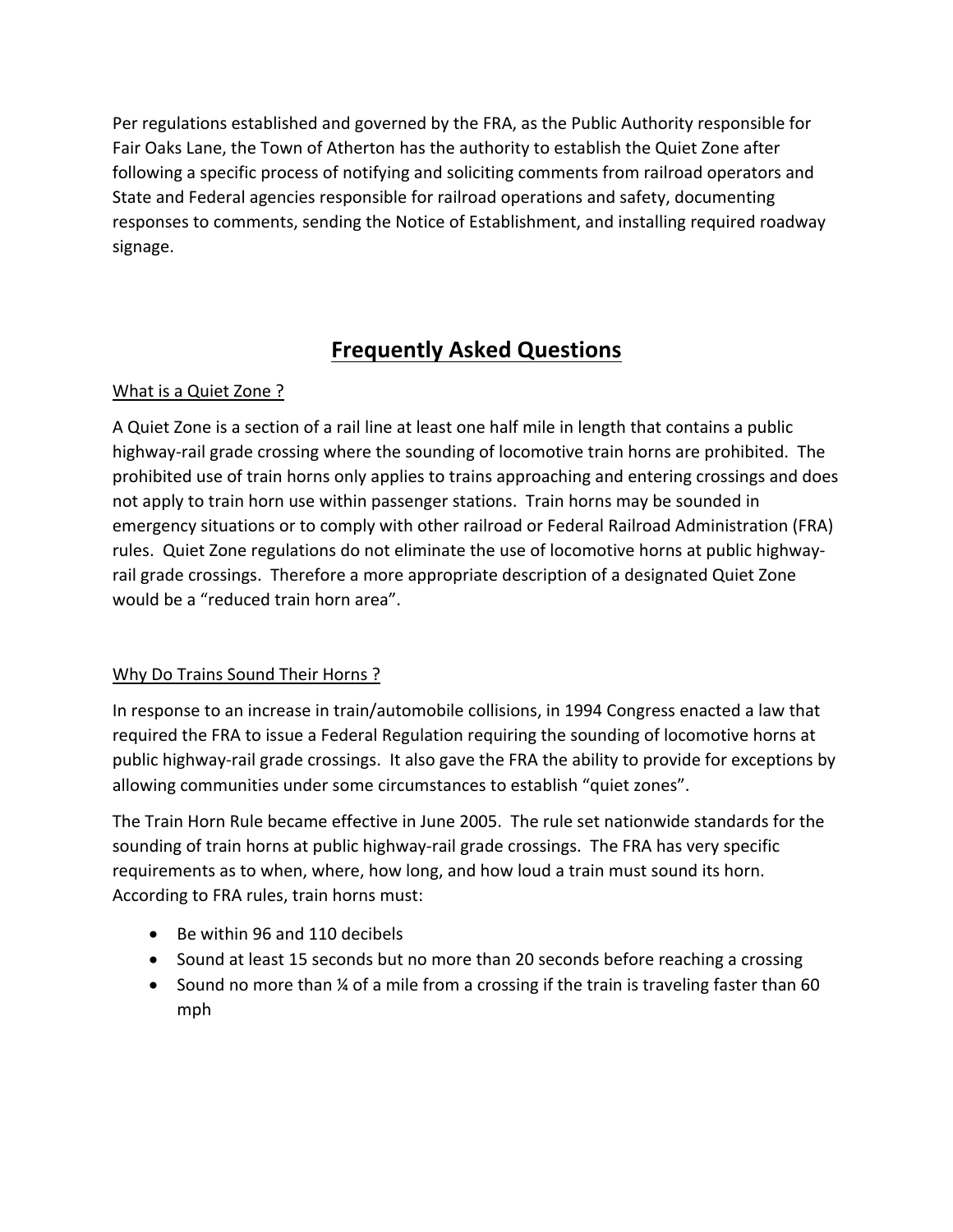## Who is Responsible for Establishing a Quiet Zone ?

Per FRA Rule, a Quiet Zone is established by the Public Authority responsible for traffic control or law enforcement at the public highway-rail grade crossing. The Town of Atherton is the Public Authority for the Fair Oaks Lane and Watkins Avenue rail grade crossings.

## When was the Atherton Fair Oaks Quiet Zone Established ?

12:01 AM, June 13, 2016

## Is the Atherton Caltrain Station Part of the Quiet Zone ?

No. The Town can only designate a Quiet Zone at crossings which the Town is the Public Authority. The Atherton Station and pedestrian platform crossings are Caltrain facilities.

## Is the Sounding of Train Horns Now Prohibited Through the Town of Atherton?

No. Trains are still required to sound locomotive horns as they approach the Watkins Avenue rail grade crossing. Trains are also allowed to sound horns as they pass through the Atherton Station and platform crossings

## Specific to the Town of Atherton, When are the Sounding of Train Horns Prohibited, Required, and Allowed ?

Locomotive horns are *prohibited* as trains approach the Fair Oaks Lane crossing. For southbound trains, locomotive horns are prohibited north of Fair Oaks Lane. For northbound trains, locomotive horns are prohibited beginning <sup>14</sup> mile south of Fair Oaks with the exception of train horns being allowed for the Atherton Station and platform crossings

Sounding of locomotive horns are *required* for trains approaching the Watkins Avenue rail grade crossing. Southbound trains begin sounding horns  $\frac{1}{4}$  mile north of Watkins Avenue. Northbound trains begin sounding begin sounding horns  $\frac{x}{y}$  mile south of Watkins Avenue.

Locomotive horns are **allowed** for trains passing through Atherton Station and platform crossings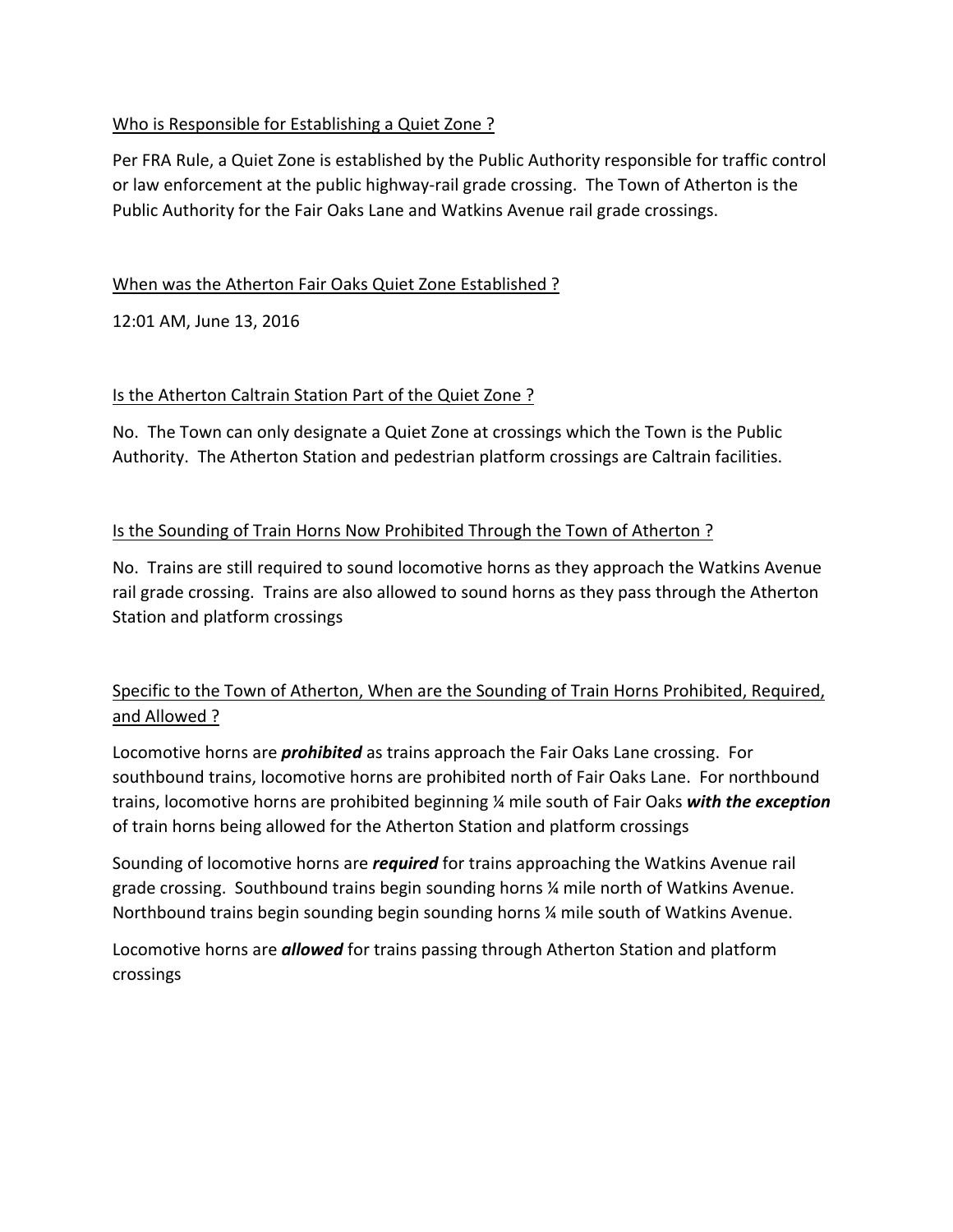

### Are Quiet Zones Safe ?

Each crossing within a Quiet Zone must be equipped with additional safety equipment prior to the consideration and eligibility of establishing a Quiet Zone. The additional safety equipment provided at the Fair Oaks Lane rail grade crossing is the installation of a 4 quadrant gate system which provides a physical barrier to prevent cars from entering the railroad corridor. The 4 quadrant gate system is an approved FRA Supplemental Safety Measure which provides increased safety benefits which minimize risk of vehicle/train collisions.

## Did the Town Assume Any Potential Liability by Establishing the Atherton Fair Oaks Quiet Zone?

The Atherton Fair Oaks Quiet Zone does not impose additional liability on the Town. As explained above, the FRA only allows Quiet Zones at crossings where a Supplemental Safety Measure has been installed. In the case of the Fair Oaks crossing, the existing 4-quadrant gate system prevents vehicles from entering the rail corridor when a train is approaching, eliminating the need for trains to blow their horns in warning. Thus the higher level of safety afforded by the 4-quadrant gate system makes establishment of a Quiet Zone possible without incurring additional liability.

## Can the Town Create a Quiet Zone at the Watkins Railroad Crossing ?

Not at this time. The Watkins rail grade crossing currently does not have the required Supplemental Safety Measure to make this crossing Quiet Zone eligible. The Town of Atherton has funded an engineering study to determine the feasibility and cost to construct a 4-quadrant gate system at the Watkins Avenue crossing. Once completed, funding and construction will need to be coordinated with and through Caltrain.